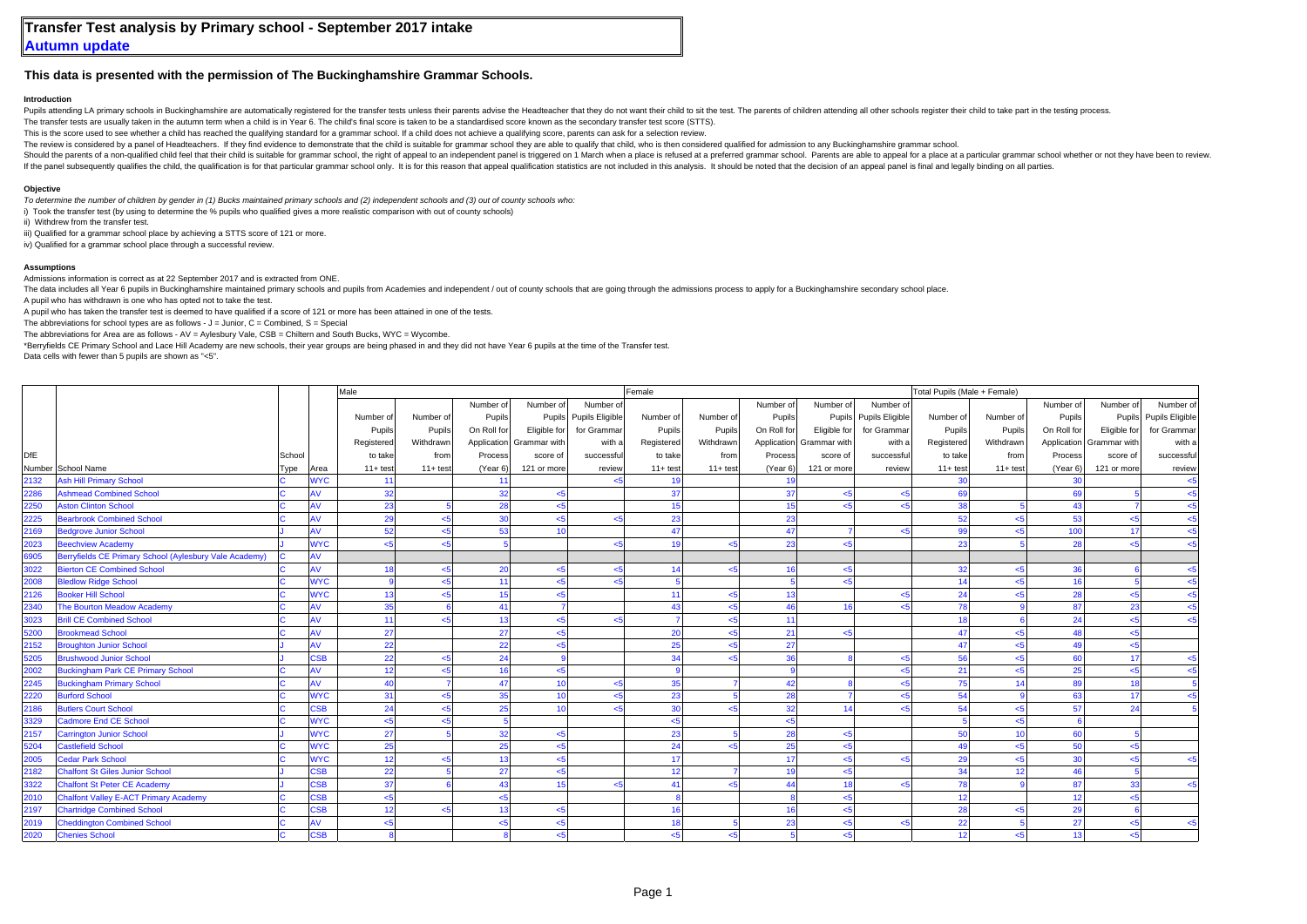|              |                                                               |        |                          | Male               |            |                    |                 |                        | Female         |                |              |                          |                        | Total Pupils (Male + Female) |                    |             |                |                 |  |
|--------------|---------------------------------------------------------------|--------|--------------------------|--------------------|------------|--------------------|-----------------|------------------------|----------------|----------------|--------------|--------------------------|------------------------|------------------------------|--------------------|-------------|----------------|-----------------|--|
|              |                                                               |        |                          |                    |            | Number of          | Number of       | Number of              |                |                | Number of    | Number of                | Number of              |                              |                    | Number of   | Number of      | Number of       |  |
|              |                                                               |        |                          | Number of          | Number of  | Pupils             |                 | Pupils Pupils Eligible | Number of      | Number of      | Pupils       | Pupils                   | <b>Pupils Eligible</b> | Number of                    | Number of          | Pupils      | Pupils         | Pupils Eligible |  |
|              |                                                               |        |                          | Pupils             | Pupils     | On Roll for        | Eligible for    | for Grammar            | Pupils         | Pupils         | On Roll for  | Eligible for             | for Grammar            | Pupils                       | Pupils             | On Roll for | Eligible for   | for Grammar     |  |
|              |                                                               |        |                          | Registered         | Withdrawn  | Application        | Grammar with    | with a                 | Registered     | Withdrawn      |              | Application Grammar with | with a                 | Registered                   | Withdrawn          | Application | Grammar with   | with a          |  |
| <b>DfE</b>   |                                                               | School |                          | to take            | from       | Process            | score of        | successful             | to take        | from           | Process      | score of                 | successful             | to take                      | from               | Process     | score of       | successful      |  |
|              | Number School Name                                            | Type   | Area                     | $11 + \text{test}$ | $11+ test$ | (Year 6)           | 121 or more     | review                 | $11+ test$     | $11 + test$    | (Year 6)     | 121 or more              | review                 | $11+ test$                   | $11 + \text{test}$ | (Year 6)    | 121 or more    | review          |  |
| 2229         | <b>Chepping View Primary Academy</b>                          |        | <b>VYC</b>               | 29                 | $\leq$     | 30                 |                 |                        | 29             |                | 29           | $5$                      |                        | 58                           | $5 - 5$            | 59          | 11             | $5$             |  |
| 3034         | <b>Chesham Bois CE Combined School</b>                        |        | <b>SB</b>                | 18                 | 5          | 21                 | < 5             |                        | 12             | < 5            | 14           | $\overline{7}$           |                        | 30                           |                    | 35          | 10             | $<$ 5           |  |
| 2235         | <b>Claytons Primary School</b>                                |        | <b>VYC</b>               | 19                 | -6         | 25                 | $5$             |                        | 15             | < 5            | 18           | $\overline{7}$           |                        | 34                           | $\mathbf{Q}$       | 43          | 10             |                 |  |
| 3309         | <b>Cuddington and Dinton CE School</b>                        |        | w                        | 11                 | $5$        | 13                 | 5               | $\epsilon$ 5           |                |                | 13           | $<$ 5                    | <5                     | 19                           |                    | 26          |                | $<$ 5           |  |
| 3038         | <b>Curzon CE Combined School</b>                              |        | <b>SB</b>                | 15                 | 5          | 16                 | < 5             |                        | - 6            | $<$ 5          | $\mathbf{a}$ | $5$                      |                        | 21                           | < 5                | 24          | < 5            |                 |  |
| 5208         | <b>Danesfield School</b>                                      |        | <b>VYC</b>               | 23                 | 6          | 29                 | 14              |                        | 25             | < 5            | 27           | 12                       |                        | 48                           | 8                  | 56          | 26             |                 |  |
| 2013         | Denham Green E-ACT Primary Academy                            |        | <b>SB</b>                | 5                  | $5$        | 6                  |                 |                        |                | $<$ 5          | 8            |                          |                        | 11                           | $5$                | 14          |                |                 |  |
| 2000         | Disraeli School and Children's Centre - The                   |        | <b>NYC</b>               | 24                 |            | 30                 | < 5             | < 5                    | 31             |                | 31           | $5$                      |                        | 55                           | 6                  | 61          | 5              | $<$ 5           |  |
| 2035         | <b>Dorney School</b>                                          |        | <b>SB</b>                | 11                 |            | 17                 | $5$             | $5$                    | -9             | < 5            | 10           | $5$                      |                        | 20                           | $\overline{7}$     | 27          | 5              | $<$ 5           |  |
| 2009         | Downley School, The                                           |        | <b>VYC</b>               | 21                 |            | 29                 | 10              |                        | 28             | $5$            | 30           | $\overline{7}$           |                        | 49                           | 10 <sub>1</sub>    | 59          | 17             |                 |  |
| 2033         | <b>Edlesborough School</b>                                    |        | <b>V</b>                 | 15                 | 5          | 17                 | $5 - 5$         | < 5                    |                | $5 - 5$        |              | $5$                      |                        | 22                           | $5 - 5$            | 26          | $5$            | $<$ 5           |  |
| 2282         | <b>Elangeni School</b>                                        |        | <b>SB</b>                | 26                 |            | 26                 | 12              | $5$                    | 33             |                | 33           | 20                       |                        | 59                           |                    | 59          | 32             | $5$             |  |
| 2181         | <b>Elmhurst School - The</b>                                  |        | W                        | 23                 | <5         | 26                 | < 5             |                        | 26             | 5              | 31           |                          |                        | 49                           | 8                  | 57          | $5$            |                 |  |
| 2142         | Farnham Common Junior School                                  |        | <b>SB</b>                | 24                 | <5         | 28                 | < 5             | $5 - 5$                | 29             |                | 29           | 6                        | <5                     | 53                           | $5$                | 57          | 10             | $<$ 5           |  |
| 2507         | <b>Foxes Piece School</b>                                     |        | <b>VYC</b>               | 11                 | 5          | 14                 |                 |                        | 11             | $<$ 5          | 12           | $5 - 5$                  | k                      | 22                           | $5 - 5$            | 26          | $5$            | $5$             |  |
| 3330         | <b>Frieth CE Combined School</b>                              |        | <b>NYC</b>               | 8                  | 5          | $\mathbf{g}$       | $5$             |                        | - 6            |                | 6            |                          |                        | 14                           |                    | 15          | $5$            |                 |  |
| 2017         | <b>George Grenville Academy</b>                               |        | W                        | 13                 |            | 18                 | < 5             |                        | -9             | < 5            | 10           |                          |                        | 22                           |                    | 28          | $5$            |                 |  |
| 5210         | Gerrards Cross CE School - The                                |        | <b>SB</b>                | 27                 |            | 33                 | 12              |                        | 25             | $<$ 5          | 28           | 11                       |                        | 52                           |                    | 61          | 23             | $<$ 5           |  |
| 3063         | <b>Great Horwood CE Combined School</b>                       |        | w                        | $\boldsymbol{8}$   | 5          | 12                 | < 5             | 2ĥ                     | 10             | $5$            | 13           | $<$ 5                    | k                      | 18                           |                    | 25          | $5$            | $5$             |  |
| 3040         | <b>Great Kingshill CE Combined School</b>                     |        | <b>VYC</b>               | 26                 | $5$        | 30                 | 8               | < 5                    | 26             | < 5            | 28           | -8                       |                        | 52                           | 6                  | 58          | 16             | $<$ 5           |  |
| 3036         | <b>Great Missenden CE Combined School</b>                     |        | <b>SB</b>                | 28                 | <5         | 31                 | < 5             | $5$                    | 31             | < 5            | 32           | 12                       |                        | 59                           | $5$                | 63          | 16             | $<$ 5           |  |
| 2167         | <b>Grendon Underwood Combined School</b>                      |        | v                        | 8                  | $5$        | 11                 |                 |                        | 11             | < 5            | 14           | < 5                      |                        | 19                           |                    | 25          | < 5            | $<$ 5           |  |
| 2276         | <b>Haddenham Junior Community School</b>                      |        | W                        | 29                 |            | 38                 | $5$             | بجام                   | 22             | 5              | 27           | 8                        | <5                     | 51                           | 14                 | 65          | 11             | $5$             |  |
| 2333         | <b>Halton Community Combined School</b>                       |        | W                        | 6                  |            | 6                  | $5$<br>q        |                        | - 6            | < 5            | 7            |                          |                        | 12                           | < 5                | 13          | $5$            |                 |  |
| 5202         | <b>Hamilton Academy</b>                                       |        | <b>NYC</b><br><b>VYC</b> | 49<br>$\mathbf{9}$ |            | 54<br>$\mathbf{g}$ |                 |                        | 29<br>14       | $<$ 5<br>$<$ 5 | 30<br>16     | $<$ 5                    |                        | 78<br>23                     | 6<br>< 5           | 84<br>25    | 11             |                 |  |
| 2233<br>3072 | Hannah Ball School                                            |        | S <sub>B</sub>           | 9                  | 5          | 10                 | < 5             |                        | 13             |                | 13           | $<$ 5                    |                        | 22                           | < 5                | 23          | 6              |                 |  |
| 2162         | Hawridge & Cholesbury CE School<br><b>Haydon Abbey School</b> |        | W                        | 22                 |            | 30                 |                 |                        | 28             | < 5            | 29           |                          |                        | 50                           | 9                  | 59          |                |                 |  |
| 3333         | <b>Hazlemere CE Combined School</b>                           |        | <b>VYC</b>               | 15                 | 5          | 17                 | <5              |                        | 13             | $<$ 5          | 15           | $5$                      | 45                     | 28                           | $5$                | 32          |                | $<$ 5           |  |
| 3025         | <b>High Ash CE Combined School</b>                            |        | W                        | 5                  | 5          | $\mathbf{R}$       |                 |                        | 14             | 10             | 24           | $<$ 5                    | k.                     | 19                           | 13                 | 32          | $5$            | < 5             |  |
| 3334         | <b>High Wycombe CE Combined School</b>                        |        | <b>VYC</b>               | 14                 | <5         | 15                 |                 |                        | 12             | $<$ 5          | 14           |                          |                        | 26                           | < 5                | 29          |                |                 |  |
| 2352         | <b>Highworth Combined School and Nursery</b>                  |        | <b>VYC</b>               | 26                 | <5         | 27                 | < 5             | $5$                    | 31             | $<$ 5          | 33           | $5$                      |                        | 57                           | $5$                | 60          | $\overline{5}$ | $5$             |  |
| 2200         | <b>Holmer Green Junior School</b>                             |        | <b>SB</b>                | 27                 |            | 33                 | 6               |                        | 23             |                | 29           | 6                        |                        | 50                           | 12                 | 62          | 12             | $5$             |  |
| 2345         | <b>Holtspur School</b>                                        |        | <b>SB</b>                | 10                 | 5          | 13                 | 6               |                        | 12             | $5$            | 16           | $5$                      | 5ے                     | 22                           |                    | 29          | 10             | $5$             |  |
| 3347         | <b>Holy Trinity CE School</b>                                 |        | <b>VYC</b>               | 46                 | <5         | 48                 | 13              | $5$                    | 31             | $<$ 5          | 32           | $5$                      | < 5                    | 77                           | $5$                | 80          | 17             | $5$             |  |
| 2242         | <b>Hughenden Primary School</b>                               |        | <b>VYC</b>               | 8                  | $5$        | 10                 | $5 - 5$         |                        |                |                |              |                          |                        | 16                           | $5 - 5$            | 18          | $5$            | < 5             |  |
| 2060         | ckford School                                                 |        | <b>V</b>                 | 10                 |            | 10                 | $5$             | بجامع                  |                | $<$ 5          |              | $5$                      |                        | 16                           | $5$                | 19          |                | $5$             |  |
| 2168         | ver Heath Junior School                                       |        | <b>SB</b>                | 25                 |            | 30                 | $5$             |                        | 24             | -5             | 29           | < 5                      | <5                     | 49                           | 10 <sup>1</sup>    | 59          | -5             | $<$ 5           |  |
| 2061         | Iver Village Junior School                                    |        | <b>SB</b>                | 15                 |            | 20                 | $5$             | 5>                     | 16             | 6              | 22           | $<$ 5                    |                        | 31                           | 11                 | 42          | < 5            | $<$ 5           |  |
| 2018         | vingswood Academy                                             |        | <b>SB</b>                | 8                  |            |                    |                 |                        |                | $5$            |              |                          |                        | 15                           | $5$                | 16          |                |                 |  |
| 2199         | Juniper Hill School                                           |        | <b>NYC</b>               | 29                 |            | 34                 | $\mathbf{Q}$    | < 5                    | 19             |                | 27           | $<$ 5                    | <5                     | 48                           | 13                 | 61          | 13             | $<$ 5           |  |
| 3377         | <b>King's Wood School</b>                                     |        | <b>VYC</b>               | 31                 | <5         | 33                 | $5$             | $5$                    | 28             |                | 28           | $5$                      | <5                     | 59                           | < 5                | 61          | $5$            | $<$ 5           |  |
| 2015         | Lace Hill Academy                                             |        | w                        |                    |            |                    |                 |                        |                |                |              |                          |                        |                              |                    |             |                |                 |  |
| 2228         | <b>Lane End Primary School</b>                                |        | <b>NYC</b>               | 12                 | $5$        | 13                 |                 | < 5                    |                | $<$ 5          | 10           |                          |                        | 21                           | < 5                | 23          |                | $<$ 5           |  |
| 2226         | <b>Lent Rise School</b>                                       |        | <b>SB</b>                | 31                 | <5         | 35                 | 12              |                        | 20             | 5              | 25           | $5$                      |                        | 51                           | -9                 | 60          | 16             |                 |  |
| 2068         | <b>Ley Hill School</b>                                        |        | <b>SB</b>                | $\mathbf{9}$       | <5         | 12                 | < 5             | $5$                    | 11             | $\overline{7}$ | 18           | $5$                      |                        | 20                           | 10 <sub>1</sub>    | 30          | $\overline{5}$ | $5$             |  |
| 2153         | <b>Little Chalfont Primary School</b>                         |        | <b>SB</b>                | 21                 | 5          | 24                 | 16              | $5$                    |                | $5$            | 10           | <5                       | $5$                    | 28                           |                    | 34          | 19             | $5$             |  |
| 2071         | <b>Little Kingshill Combined School</b>                       |        | <b>SB</b>                | 11                 | <5         | 12                 | $5$             | $5$                    | 13             | $5$            | 14           | $5$                      | <5                     | 24                           | < 5                | 26          |                | $5$             |  |
| 2261         | <b>Long Crendon School</b>                                    |        | ١V                       | 10                 | 5          | 15                 | 8               |                        | 13             | < 5            | 15           | $<$ 5                    | $<$ 5                  | 23                           | $\mathbf{7}$       | 30          | 12             | $\leq$          |  |
| 3043         | <b>Longwick CE Combined School</b>                            |        | <b>NYC</b>               | 13                 | <5         | 15                 | $5$             |                        | -9             | $5$            | 12           | $5$                      |                        | 22                           | $\overline{5}$     | 27          | 6              |                 |  |
| 5206         | <b>Loudwater Combined School</b>                              |        | <b>WYC</b>               | 14                 |            | 14                 | < 5             |                        | 15             |                | 15           | $5$                      | 45                     | 29                           |                    | 29          | $5$            | $5$             |  |
| 2263         | <b>Manor Farm Community Junior School</b>                     |        | <b>WYC</b>               | 30                 | $<$ 5      | 32                 | $\overline{7}$  | $5$                    | 27             | < 5            | 29           | $5$                      |                        | 57                           | < 5                | 61          |                | $5$             |  |
| 3012         | <b>Marsh Gibbon CE School</b>                                 |        | AV                       | 9                  | < 5        | 10                 | < 5             |                        | $\overline{7}$ |                | 7            | $5$                      | $<$ 5                  | 16                           | < 5                | 17          | $5$            | $5$             |  |
| 2123         | <b>Meadows School, The</b>                                    |        | <b>NYC</b>               | $6\phantom{1}6$    | <5         | $\mathbf{a}$       |                 |                        | 11             |                | 11           |                          |                        | 17                           | < 5                | 19          |                |                 |  |
| 2006         | <b>Millbrook Combined School</b>                              |        | <b>WYC</b>               | 27                 |            | 27                 | < 5             |                        | 25             | < 5            | 27           |                          | $5$                    | 52                           | < 5                | 54          | < 5            | $<$ 5           |  |
| 3046         | Monks Risborough CE Primary School                            |        | <b>NYC</b>               | 10                 | $5$        | 12                 | < 5             |                        | 18             | < 5            | 20           | $\overline{7}$           | $5$                    | 28                           | $\leq$             | 32          | -9             | $<$ 5           |  |
| 2335         | Naphill & Walters Ash School                                  |        | <b>NYC</b>               | 23                 | -7         | 30                 | $6\overline{6}$ |                        | 22             | $<$ 5          | 25           | < 5                      |                        | 45                           | 10                 | 55          | 10             |                 |  |
| 3061         | <b>Newton Longville CE Combined School</b>                    |        | W                        | 16                 | $5$        | 19                 | < 5             |                        |                | < 5            | 11           |                          |                        | 23                           |                    | 30          | $5$            |                 |  |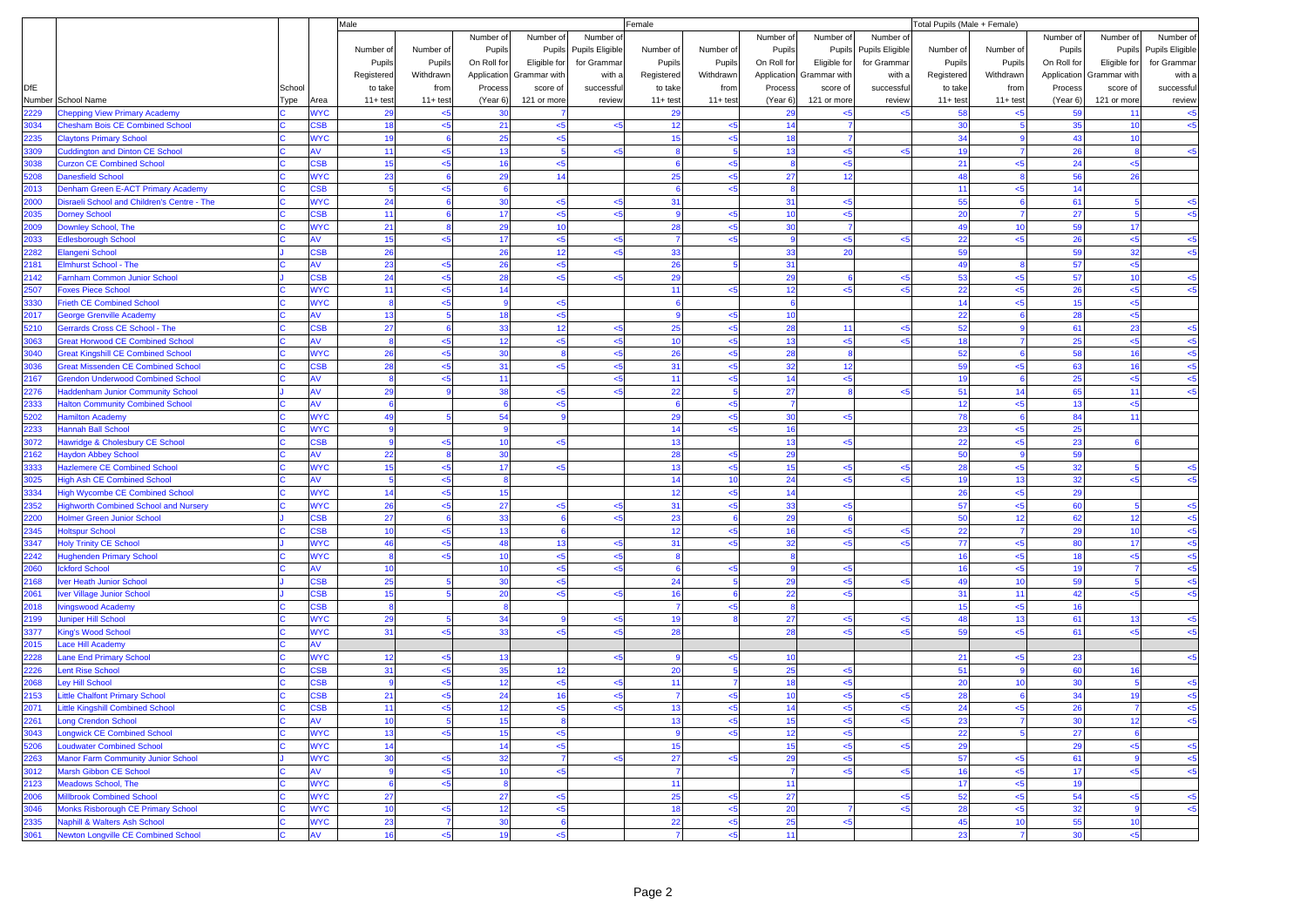|            |                                            |        |                | Male           |             |                |                 |                        | Female      |              |              |                          |                        | Total Pupils (Male + Female) |              |             |              |                 |
|------------|--------------------------------------------|--------|----------------|----------------|-------------|----------------|-----------------|------------------------|-------------|--------------|--------------|--------------------------|------------------------|------------------------------|--------------|-------------|--------------|-----------------|
|            |                                            |        |                |                |             | Number of      | Number of       | Number of              |             |              | Number of    | Number of                | Number of              |                              |              | Number of   | Number of    | Number of       |
|            |                                            |        |                | Number of      | Number of   | Pupils         |                 | Pupils Pupils Eligible | Number of   | Number of    | Pupils       | Pupils                   | <b>Pupils Eligible</b> | Number of                    | Number of    | Pupils      | Pupils       | Pupils Eligible |
|            |                                            |        |                | Pupils         | Pupils      | On Roll for    | Eligible for    | for Grammar            | Pupils      | Pupils       | On Roll for  | Eligible for             | for Grammar            | Pupils                       | Pupils       | On Roll for | Eligible for | for Gramma      |
|            |                                            |        |                | Registered     | Withdrawn   | Application    | Grammar with    | with a                 | Registered  | Withdrawn    |              | Application Grammar with | with a                 | Registered                   | Withdrawn    | Application | Grammar with | with a          |
| <b>DfE</b> |                                            | School |                | to take        | from        | Process        | score of        | successful             | to take     | from         | Process      | score of                 | successful             | to take                      | from         | Process     | score of     | successful      |
|            | Number School Name                         | Type   | Area           | $11 + test$    | $11 + test$ | (Year 6)       | 121 or more     | review                 | $11 + test$ | $11+$ test   | (Year 6)     | 121 or more              | review                 | $11+ test$                   | $11 + test$  | (Year 6)    | 121 or more  | review          |
| 3014       | <b>Jorth Marston CE School</b>             |        | w              |                | $5$         |                | $5$             |                        |             |              |              |                          |                        | 14                           | < 5          | 15          | k.           |                 |
| 2001       | <b>Jak Green School</b>                    |        | W              | 25             | 5           | 26             | $5$             | -5                     | 29          |              | 29           |                          | k.                     | 54                           | < 5          | 55          | 5            | $\leq 5$        |
| 3100       | <b>Oakley CE Combined School</b>           |        | AV             | $5 - 5$        |             | $5$            |                 |                        | <5          |              | $5$          |                          |                        |                              |              |             |              |                 |
| 2184       | <b>Oakridge School</b>                     |        | <b>WYC</b>     | 20             | 10          | 30             | 5               |                        | 22          | < 5          | 23           | $5$                      |                        | 42                           | 11           | 53          | $5$          |                 |
| 3375       | Our Lady's Catholic Primary School         |        | <b>SB</b>      | 17             | 5           | 20             | 10              | $\leq 5$               | -9          | $5$          | 12           | 5                        |                        | 26                           |              | 32          | 15           | 5               |
| 5201       | <b>Overstone Combined School</b>           |        |                |                | $\leq$ 5    | 10             | $5 - 5$         |                        | 15          |              | 20           | $5$                      |                        | 24                           |              | 30          |              |                 |
| 3015       | <b>Padbury CE School</b>                   |        | w              | $\mathbf{6}$   |             | 6              | $5 - 5$         |                        | <5          | < 5          | 5            | $<$ 5                    | $5$                    | <b>q</b>                     | $5 - 5$      | 10          | $<$ 5        | $<$ 5           |
| 2204       | <b>Prestwood Junior School</b>             |        | <b>SB</b>      | 24             | 5           | 27             | 9               | $5$                    | 26          | $5$          | 27           | $\mathbf{g}$             | 5                      | 50                           | $5$          | 54          | 18           | $5$             |
| 2024       | <b>Princes Risborough Primary School</b>   |        | <b>WYC</b>     | 11             | $5$         | 14             |                 |                        | 15          | < 5          | 16           | $5 - 5$                  |                        | 26                           | $5 - 5$      | 30          | $5$          |                 |
| 3074       | <b>Quainton CE School</b>                  |        | w              | $\mathbf{q}$   | 5           | 10             | < 5             |                        | 20          |              | 20           | <5                       |                        | 29                           | $5$          | 30          | $5$          |                 |
| 3339       | <b>Radnage CE Primary School</b>           |        | <b>WYC</b>     | 8              |             | 8              | < 5             |                        | 6           |              | 6            | $5$                      |                        | 14                           |              | 14          |              |                 |
| 2292       | <b>Robertswood School</b>                  |        | <b>SB</b>      | 15             | 11          | 26             | $\overline{a}$  | 5 <sub>5</sub>         | 17          |              | 25           |                          |                        | 32                           | 19           | 51          | 13           | $<$ 5           |
| 2038       | <b>Roundwood Primary School</b>            |        | $\mathsf{W}$   | 11             | 5           | 13             | $5 - 5$         |                        | 10          | $<$ 5        | 13           |                          |                        | 21                           |              | 26          | 5            |                 |
| 3326       | Seer Green CE Combined School              |        | <b>SB</b>      | 10             |             | 16             | $\leq 5$        | $5$                    | 15          | $5$          | 16           | $5$                      | k                      | 25                           |              | 32          |              | $5$             |
| 255        | <b>Spinfield School</b>                    |        | <b>NYC</b>     | $\mathbf{a}$   | 5           | $\alpha$       | $5 - 5$         | 5 <sub>5</sub>         | 19          | $\leq$ 5     | 21           | 10                       | k                      | 27                           | $5 - 5$      | 30          | 14           | $\leq$          |
| 3367       | St Edward's Catholic Junior School         |        | w              | 25             | 5           | 26             | $5$             | $5$                    | 32          | < 5          | 34           | $\mathbf{8}$             | k                      | 57                           | $5$          | 60          | 11           | $<$ 5           |
| 8008       | St James and St John CE Primary School     |        | W              |                | 5           | 11             | $5 - 5$         | $5$                    | 10          | $<$ 5        | 11           | $5 - 5$                  |                        | 17                           |              | 22          |              | $5$             |
| 3336       | <b>St John's CE Combined School</b>        |        | <b>WYC</b>     | 13             | $<$ 5       | 16             | 6               |                        | 21          | < 5          | 24           |                          | ⊲                      | 34                           |              | 40          | 14           | $<$ 5           |
| 3371       | <b>St Joseph's Catholic Primary School</b> |        | <b>SB</b>      | 21             | 5           | 25             | $5$             | -5                     | 28          | $\mathbf{R}$ | 36           | $\mathbf{8}$             | k                      | 49                           | 12           | 61          | 11           | $<$ 5           |
| 3376       | <b>St Louis Catholic Primary School</b>    |        | W.             | 12             | 5           | 14             | $5$             |                        | 16          |              | 16           | <5                       | 5                      | 28                           | $5$          | 30          |              | 5               |
| 3328       | St Mary & All Saints CE Primary School     |        | <b>SB</b>      | 28             | 5           | 29             | 15              | 5 <sub>5</sub>         | 23          | $<$ 5        | 27           | 10                       | k.                     | 51                           |              | 56          | 25           | $<$ 5           |
| 3320       | St Mary's CE Primary School, Amersham      |        | <b>SB</b>      | 23             | 5           | 25             | $\mathbf{q}$    |                        | 21          | $5$          | 24           | 11                       |                        | 44                           |              | 49          | 20           |                 |
| 3020       | St Mary's CE School                        |        | Ŵ              | 26             | 5           | 30             | $5$             |                        | 27          | $<$ 5        | 29           | -7                       | 5                      | 53                           |              | 59          |              |                 |
| 3053       | St Mary's Farnham Royal CE Primary School  |        | <b>SB</b>      | 21             |             | 26             | 5 <sub>6</sub>  |                        | 19          | $<$ 5        | 22           | $5 - 5$                  |                        | 40                           |              | 48          | $5$          | $<$ 5           |
| 4701       | <b>St Michael's Catholic School</b>        |        | <b>NYC</b>     | 25             | 5           | 26             | <5              | -5                     | 27          | $5$          | 31           | <5                       |                        | 52                           |              | 57          | $5$          | $5$             |
| 3017       | <b>St Michael's CE Combined School</b>     |        | $\mathbf{v}$   | 17             | 5           | 18             | 7               |                        | g           | $<$ 5        | 11           |                          |                        | 26                           | $5$          | 29          |              |                 |
| 346        | <b>St Nicolas' CE Combined School</b>      |        | <b>SB</b>      | 12             | $5$         | 15             | $\mathbf{g}$    |                        | 12          |              | 17           | $5 - 5$                  |                        | 24                           |              | 32          |              |                 |
| 3342       | <b>St Paul's CE Combined School</b>        |        | <b>NYC</b>     | 13             | 5           | 15             | < 5             |                        | 16          | < 5          | 17           | 5                        | <5                     | 29                           | <5           | 32          |              | $5$             |
| 3361       | <b>St Peter's Catholic Primary School</b>  |        | <b>WYC</b>     | 6              | 5           | 10             | $5$             | -5                     | 15          | $5$          | 19           | $\mathbf{8}$             | k                      | 21                           |              | 29          |              | < 5             |
| 3102       | <b>St Peter's CE Primary School</b>        |        | <b>SB</b>      | 13             | $\leq$ 5    | 14             | < 5             |                        | 11          |              | 16           | $5$                      |                        | 24                           |              | 30          | k.           |                 |
| 2107       | <b>iteeple Claydon School</b>              |        | $\mathsf{W}$   | 12             | 5           | 16             | < 5             |                        | -6          | $\epsilon$   | 12           | $5$                      |                        | 18                           | 10           | 28          | $5$          |                 |
| 2108       | <b>Itoke Mandeville Combined School</b>    |        | ١V             | 18             | $5$         | 21             |                 |                        |             | < 5          | 8            |                          |                        | 25                           | $5 - 5$      | 29          |              |                 |
| 2354       | toke Poges School, The                     |        | <b>SB</b>      | 20             |             | 27             | $\overline{7}$  |                        | 29          | $<$ 5        | 32           |                          |                        | 49                           | 10           | 59          | 16           |                 |
| 2269       | <b>Stokenchurch Primary School</b>         |        | <b>NYC</b>     | 35             | 10          | 45             | 10 <sup>1</sup> | بتدر                   | 37          | $<$ 5        | 40           | 13                       |                        | 72                           | 13           | 85          | 23           | $5$             |
| 3028       | <b>Stone CE Combined School</b>            |        | W              | 15             |             | 15             | $5 - 5$         |                        | 12          | $5$          | 13           | $5$                      |                        | 27                           | $5$          | 28          |              |                 |
| 3305       | <b>Swanbourne CE School</b>                |        | w              | 11             |             | 16             | $\leq$ 5        |                        |             | < 5          | 11           | $5 - 5$                  |                        | 19                           |              | 27          |              | $<$ 5           |
| 2205       | <b>Thomas Harding Junior School</b>        |        | <b>SB</b>      | 27             |             | 32             | $\overline{7}$  |                        | 22          | $5$          | 26           |                          |                        | 49                           |              | 58          | 12           |                 |
| 2219       | <b>Thomas Hickman School</b>               |        | $\mathbf v$    | 28             |             | 35             | < 5             |                        | 16          | $5$          | 19           |                          |                        | 44                           | 10           | 54          | 5            |                 |
| 280        | <b>Turnfurlong Junior School</b>           |        | $\overline{M}$ | 38             |             | 43             | $\mathbf{g}$    |                        | 41          |              | 46           | 11                       |                        | 79                           | 10           | 89          | 17           | $<$ 5           |
| 3056       | <b>Twyford CE School</b>                   |        | w              | $5$            | 5           | $\mathbf{a}$   | $\leq 5$        |                        | 6           |              | 6            |                          |                        | 10                           | $5 - 5$      | 14          | <5           |                 |
| 2203       | <b>Tylers Green Middle School</b>          |        | <b>WYC</b>     | 34             | $5$         | 35             | 16              | $5 - 5$                | 26          | < 5          | 28           |                          |                        | 60                           | < 5          | 63          | 25           | $\leq 5$        |
| 2317       | <b>Waddesdon Village Primary School</b>    |        | W              | 15             | < 5         | 18             | $5$             |                        | 10          | $<$ 5        | 14           | $<$ 5                    |                        | 25                           |              | 32          |              |                 |
| 2258       | <b>Waterside Combined School</b>           |        | <b>SB</b>      | $\mathbf{6}$   | 5           | $\mathbf{Q}$   | $5$             | -5                     | <5          | $5$          | $\mathbf{8}$ |                          |                        | 10                           |              | 17          | $5$          | $5$             |
| 3029       | <b>Wendover CE Junior School</b>           |        | w              | 39             | $5$         | 43             | 12              |                        | 38          | $5$          | 42           | 11                       |                        | 77                           | $\mathbf{R}$ | 85          | 23           |                 |
| 2055       | <b>West Wycombe Combined School</b>        |        | <b>WYC</b>     | 12             | $\leq$ 5    | 15             | 5 <sub>6</sub>  |                        | 11          | < 5          | 12           | $<$ 5                    |                        | 23                           | < 5          | 27          | k.           |                 |
| 3065       | <b>Westcott CE School</b>                  |        | w              | $\overline{7}$ |             | $\overline{7}$ |                 |                        | -5          | < 5          | 6            |                          |                        | 12                           | < 5          | 13          |              |                 |
| 3030       | <b>Weston Turville CE School</b>           |        | W              | 13             | 5           | 14             | $\overline{7}$  |                        | 13          | $5$          | 15           | $5$                      |                        | 26                           | $5$          | 29          |              |                 |
| 2251       | <b>Whitchurch Combined School</b>          |        | W              |                | 5           |                | $5 - 5$         |                        | 16          | $5 - 5$      | 19           | $5 - 5$                  |                        | 23                           |              | 28          |              | $<$ 5           |
| 2254       | <b>Widmer End Combined School</b>          |        | <b>WYC</b>     | 13             | $5 - 5$     | 15             | $5 - 5$         |                        | 15          |              | 15           | $5 - 5$                  | 5                      | 28                           | < 5          | 30          |              | $5$             |